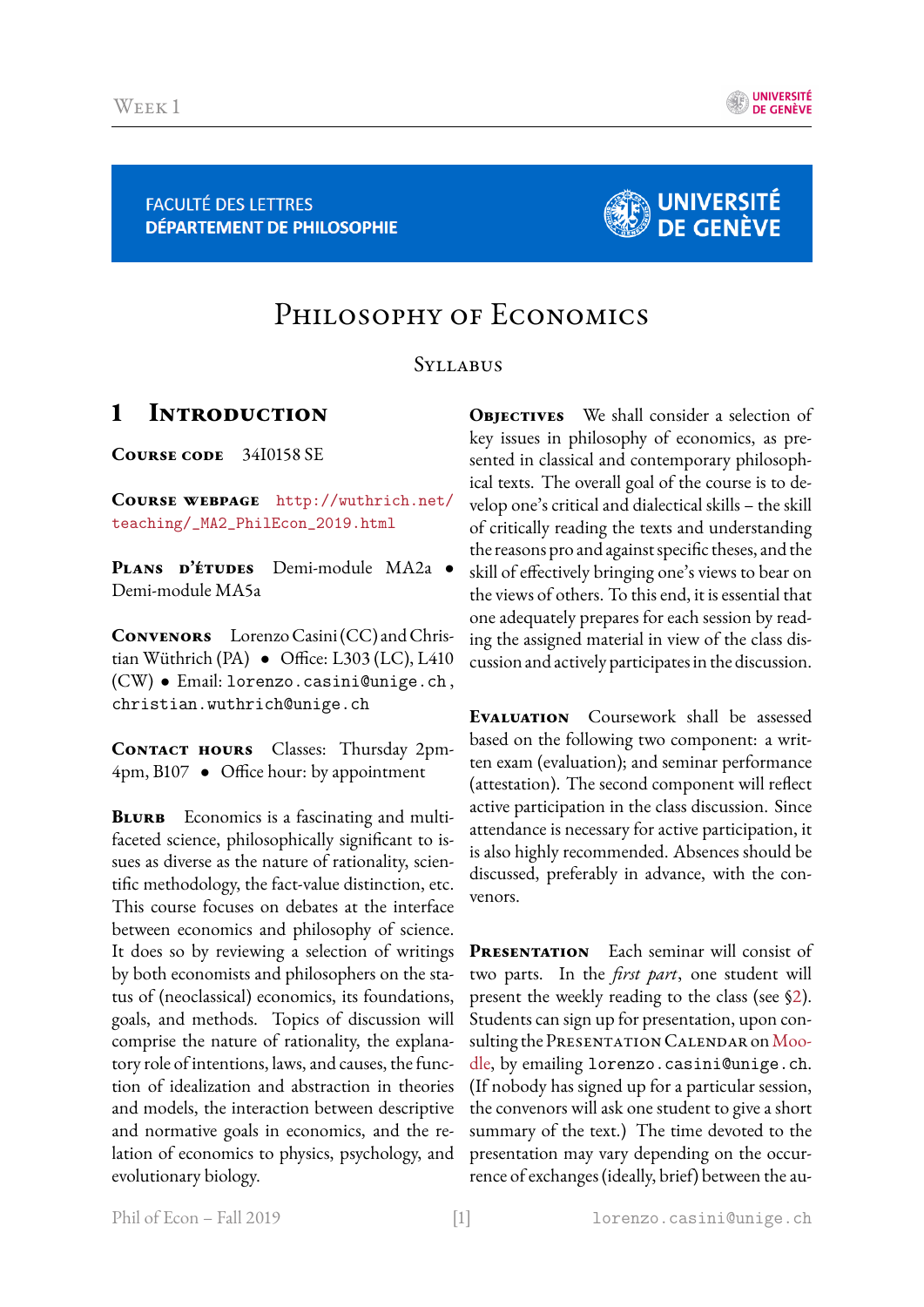dience and the presenters in the course of the presentation, but should in no case go beyond thirty minutes.

**Discussion** The *second part* of the seminar shall be devoted to in-class discussion, moderated by the course convenors. Each student is invited to take active part in the discussion.

**WRITTEN EXAM** The written exam will last four hours. It will be evaluated based on the following three criteria: understanding of the course material, as presented in the primary and, if necessary, secondary, literature; clarity of exposition; capacity of critical thought.

**BIBLIOGRAPHY** All primary literature may be found on [Moodle.](https://moodle.unige.ch) Reading of primary literature is mandatory. Reading of secondary literature, such as textbooks and encyclopedic entries, is at one's discretion. In addition, the course convenor shall upload weekly notes as introductions to the readings and to the issues to be discussed in class. Some background literature:

- Blaug, M. (1992). *The Methodology of Economics. Or How Economists Explain*, 2nd Ed. Cambridge: Cambridge University Press.
- Hausman, D. M. (1992). *The Inexact and Separate Science of Economics*. Cambridge: Cambridge University Press.
- Hausman, D. M. (2012). *Preference, Value, Choice, and Welfare*. Cambridge: Cambridge University Press.
- Hoover, K. (2001). *The Methodology of Empirical Macroeconomics*. Cambridge: Cambridge University Press.
- Reiss, J. (2013). *Philosophy of Economics. A Contemporary Introduction*. New York: Routledge. [recommended textbook]

For additional and more precise references, see the weekly notes on [Moodle.](https://moodle.unige.ch)

## <span id="page-1-0"></span>**2 Schedule**

Primary texts and schedule of the sessions are as follows (N.B.: the schedule is tentative; any adjustment will be announced in class; the schedule below will be updated to reflect these adjustments).

#### **[19.09]** *Course introduction*

#### **[26.09] A positive science?**

• Robbins, Lionel (1932). *An Essay on the Nature and Significance of Economic Science*, 3rd Ed., London: Macmillan, §1.3, §§4.1–4.2, §§6.1–6.3.

#### **[03.10] Revealed preferences?**

• Sen, Amartya (1973). Behaviour and the Concept of Preference. *Economica*, 40(159): 241-59.

#### **[10.10] A value-laden science?**

• Reiss, Julian (2013). Rational-Choice Theory, in *Philosophy of Economics. A Contemporary Introduction*. New York: Routledge, ch. 3.

#### **[17.10] Should assumptions be realistic?**

• Friedman, Milton (1953). The Methodology of Positive Economics, repr. in Hausman, D. M. (ed.), *The Philosophy of Economics: An Anthology*, 3rd Ed., Cambridge: Cambridge University Press, 2008, pp. 145-78.

#### **[24.10] Rationality – substantive or procedural?**

• Vanberg, Viktor J. (2012). Rational Choice, Preferences over Actions and Rule-following Behaviour, in Mäki, U. (ed.), *Philosophy of Economics*, Amsterdam: Elsevier, 2012, pp. 505-30.